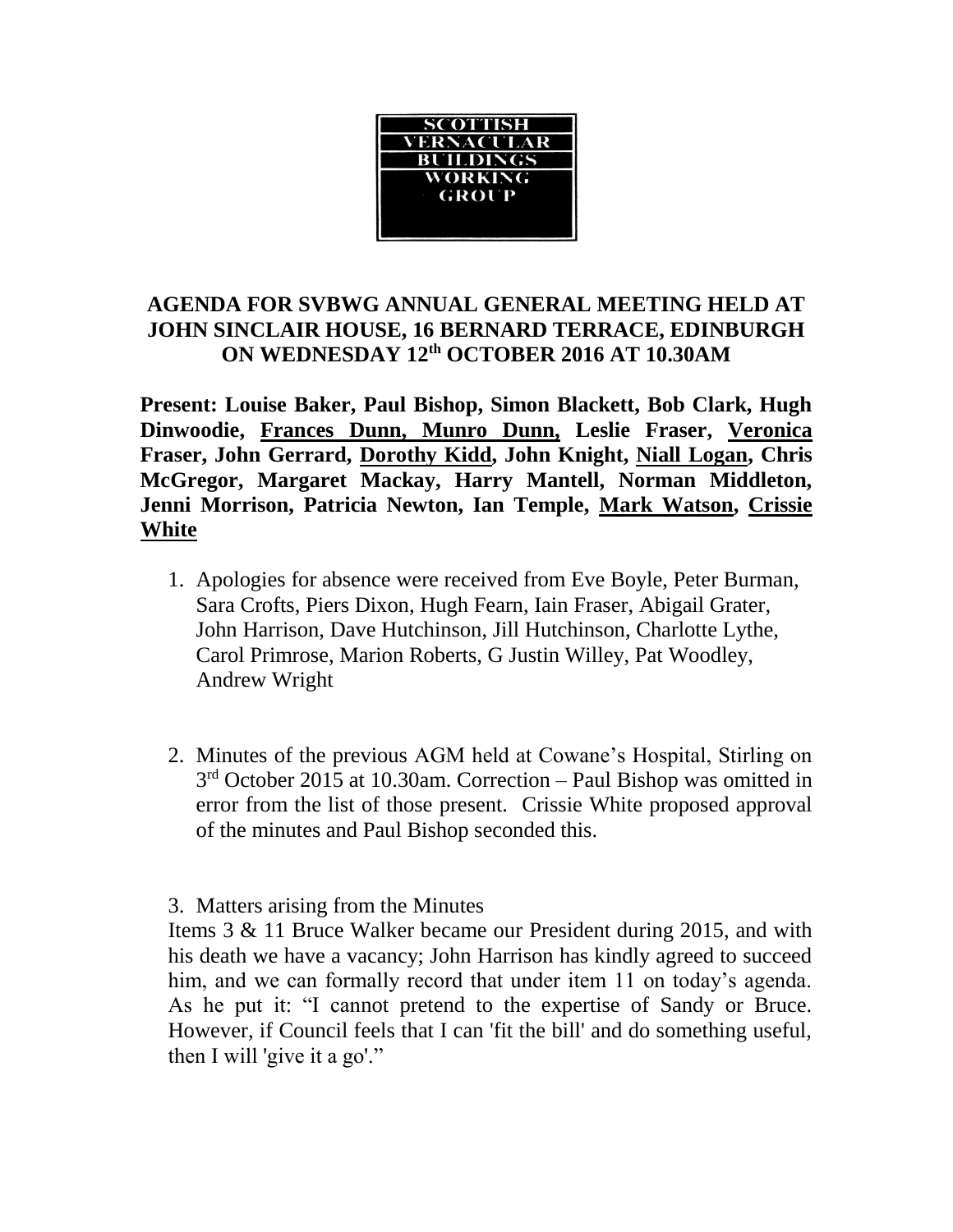Item 3 Resignation of Ronnie Robertson; Ronnie was our Conference Secretary and Vice Chair before resigning due to ill-health; we propose that the position of Conference Secretary be dropped, rather than always appearing as having a vacancy, especially as we no longer hold formal, residential conferences. Conference Secretary is not listed as an office in our constitution. However, that still leaves us without a Vice Chair.

Items 4, 5 & 10 The thatch event mentioned last year, and planned for 29th September at Culloden Baptist Church, was cancelled because it was undersubscribed.

Item 5 Paul Bishop stressed the importance of updating both the information on the SVBWG website and its design.

**4.** Chairman's Report

Welcome to the SVBWG AGM and Conference 2016.

You will know, from the newsletter and other sources, of the death of Bruce Walker, a founder member of the Group and recently our President, at the end of February. He was profoundly influential in our field, and made a huge contribution to the Group and its interests. It is our intention to publish an appreciation of his life and work in the next issue of *Vernacular Building*; we would appreciate any personal reminiscences from members that might contribute to that. Another important loss to our field, in October 2015, was the death of Ron Brunskill. He was the leading authority in study and appreciation of vernacular architecture within the UK and very influential overseas. When the Cumbria Vernacular Buildings Group (CVBG) was founded a few years ago he became its first patron. Fellow Council member Crissie White and myself attended a joint meeting of CVBG, SVBWG and the North East Vernacular Architecture Group in the ancient Dacre Hall at Lanercost Priory, Cumbria in October last year. It is intended that the groups have a joint meeting – probably

Activities in late summer this year were a Group visit to Auchindrain Township, Argyll, and a study day at Bennet House, Culross. Bennet House is an  $18<sup>th</sup>$ -century edifice – with much earlier origins – that lies derelict and at risk. It is being rescued by the National Trust for Scotland's Little Houses Improvement Scheme, and is being used as a

looking at bastles in south-west Scotland next summer.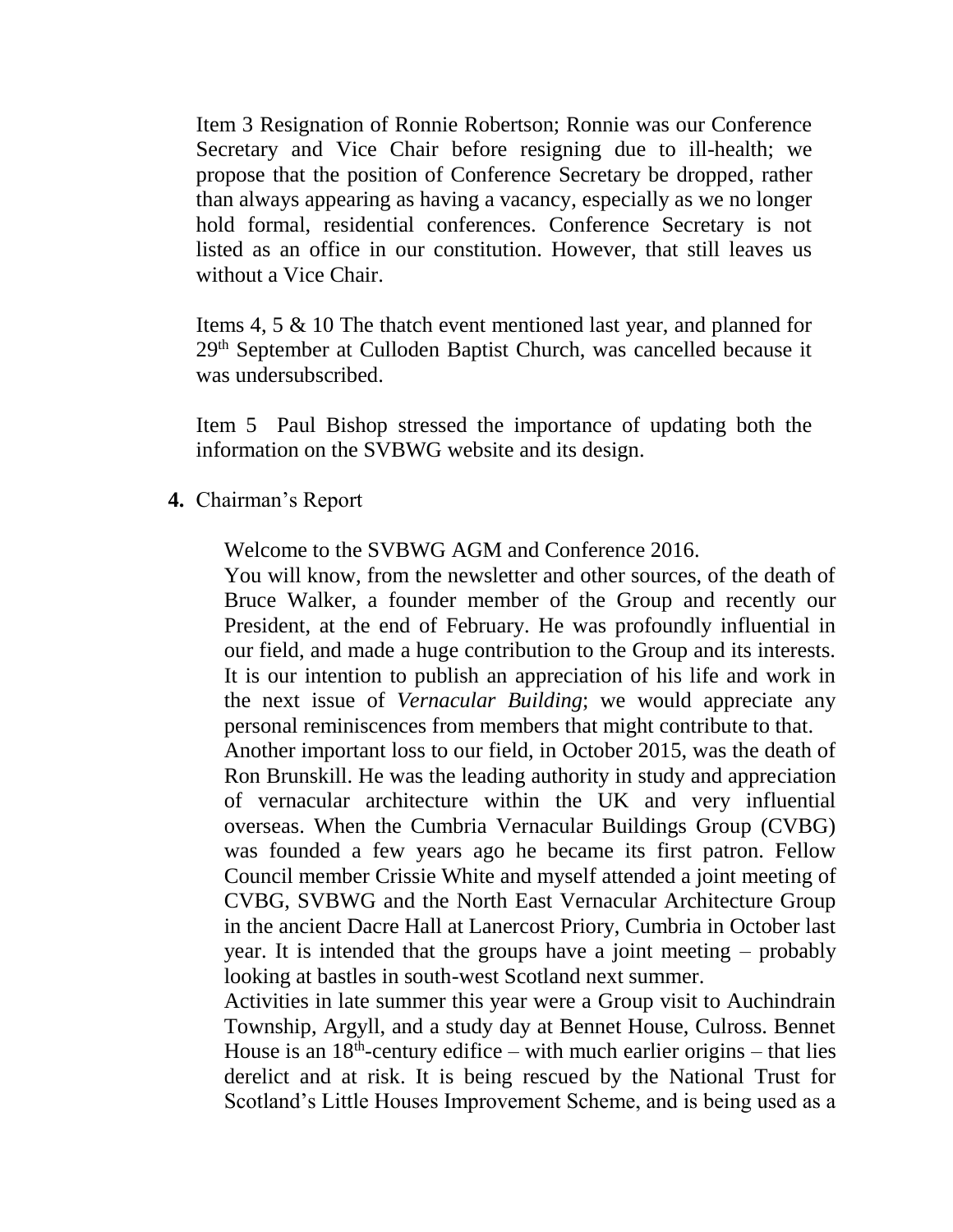"Study House" to demonstrate conservation in action. Both events were announced to members by email; advertisement through our website was unfortunately hindered for some days by the website being down. It is prohibitively expensive to inform all of our members of such events by post, so if you feel that you are missing out, I make my annual plea to let us have up-to-date email addresses, so that we can let you know of forthcoming events. I am sure, however, the people here today are not the ones to make this plea to.

A further activity, a thatch event in late September – already referred to – was unfortunately cancelled. This was to be a shared meeting with Historic Environment Scotland and the Society for the Protection of Ancient Buildings; we hope that there will be future opportunities to collaborate with SPAB. Despite this disappointment, I am pleased that we have managed to hold some field meetings this year – we plan some more next year – and that we will be hearing about the nation-wide thatch survey this afternoon.

I conclude by thanking fellow members of Council, especially Veronica Fraser, Secretary, Dorothy Kidd, Treasurer, Munro & Frances Dunn, Publication Sales, Hugh Fearn & Abigail Grater [*in absentia*] respectively Membership Secretary and *Vernacular Building* Editor, and Crissie White and Mark Watson. I also thank Philip Graham, who is still working on our updated website, which we hope to launch soon.

5. Secretary's Report Veronica had the sad duty of informing members of the death of Bruce Walker; many responded with their memories of Bruce. Veronica met Lucy Stewart, SPAB Scotland Casework Office in January to discuss possible liaison. This may possibly be most fruitful through the SPAB/HES thatch project. Veronica had received an enquiry from HES colleagues researching the tradition of concealing objects within the walls of traditional buildings; there are plans to incorporate copies of such items in the walls of the Engine Shed, the HES conservations centre due to open in 2017; SVBWG members were extremely helpful and generous in their responses. Liaison continued with Philip Graham on the SVBWG website, however the creation of HES and Philip's subsequent move to the University of Edinburgh has slowed things down. Veronica had mostly been dealing with publication and subscription enquiries, passed on appropriately, as well as matters relating to the AGM and conference. Further email addresses for members have been received,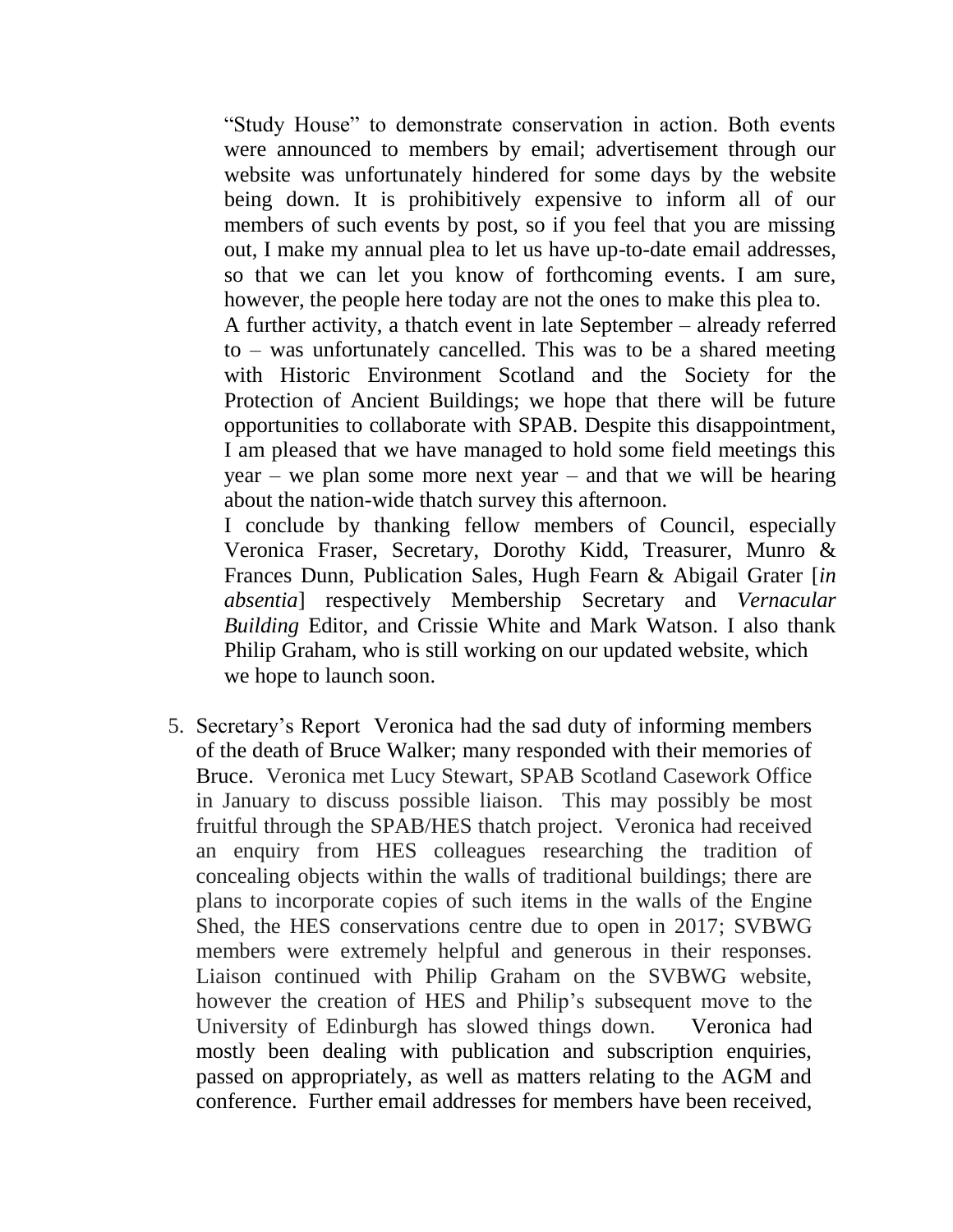with 67 being held at present out of 203 members. More members submitting their email addresses will allow for quicker, easier and cheaper communications. Thanks to Mark, a Flickr account where images can be posted and discussed has been set up for SVBWG; this can be accessed through Yahoo.

- 6. Treasurer's Report Dorothy thanked all those members who have updated their subscriptions following the recent rise, and also thanked Hugh for his work in liaising with members about payments in arrears. The 2015 AGM and conference in Stirling made a loss, and more careful budgeting of conferences will be done in future. Dorothy presented the 2015-16 accounts to the meeting; she pointed out a small surplus due to a year off paying for insurance which is not needed when fieldwork conferences are not occurring. A new insurer has been sourced. An invoice for storage of book stocks has yet to be received. Mark Watson proposed the accounts and Margaret Mackay seconded them. Dorothy thanked Deirdie Dunlop who completes the accounts.
- 7. Membership Secretary's Report Membership stands at 203 (of which \*\* are corporate). A new leaflet has been drafted. Membership issues this year have included members paying old rates, and not updating their standing orders in line with the new rates.
- 8. *Vernacular Building* Editor's Report *Vernacular Building* 39 was published and distributed in September; Council have congratulated Abi on another excellent volume. Full and short articles are invited for *Vernacular Building* 40. Niall asked for anyone with suggestions for review volumes to contact him. There wad discussion regarding the cost implications of using more colour photography within the volume; Veronica will consult Abi about this. Making pdfs of publications available on the website will also be looked into.
- 9. Publication Sales Report In the year 2015-16 books were sold to the value of £500 which is an increase on the previous year. This was due to the efforts of Iain Fraser and Niall at conferences, also Pat Newton has been selling volumes on the Isle of Man, and Orkney Council are selling relevant volumes. Sales will be lower for this current year.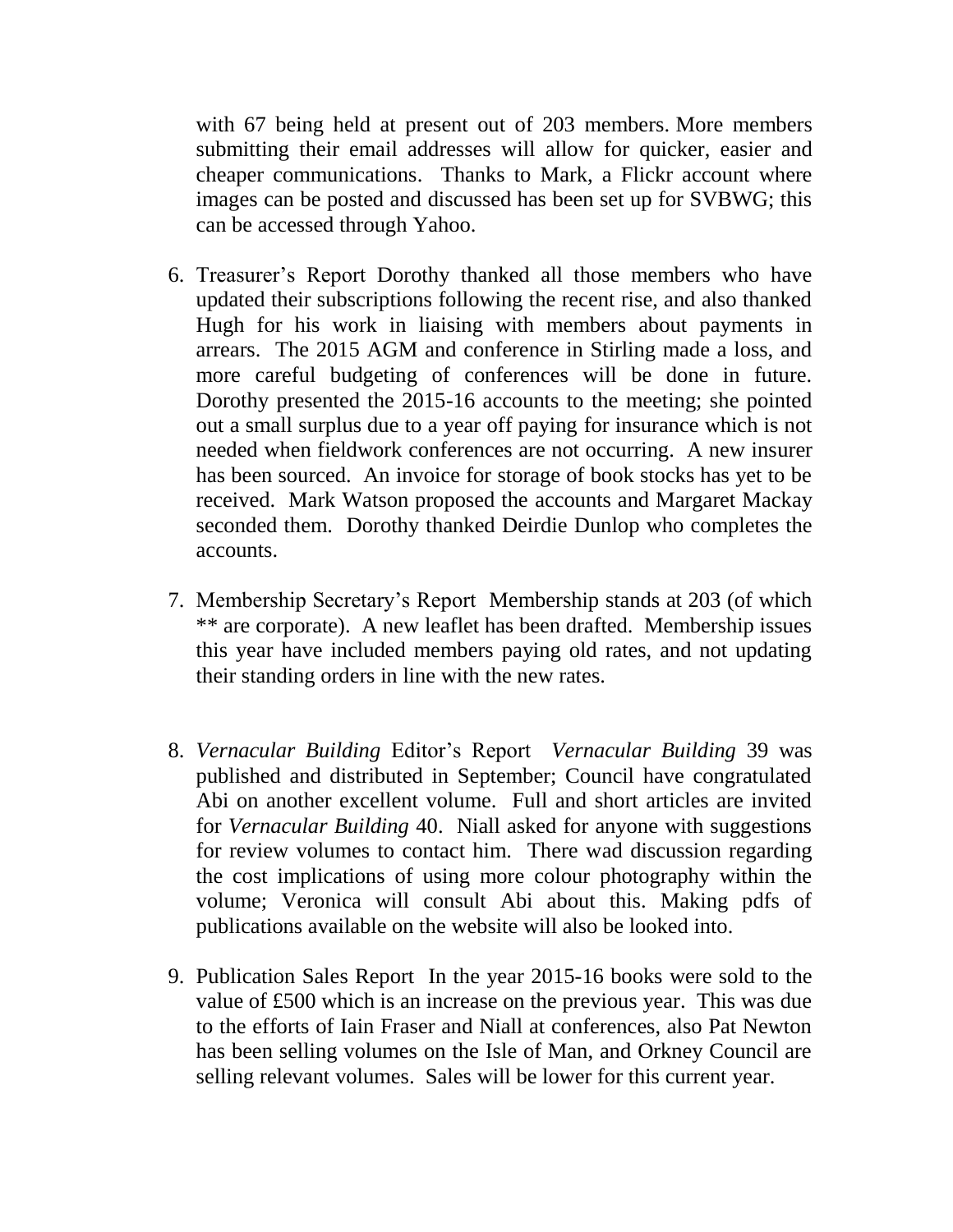10.Meetings: Forthcoming events include an invitation to view thatching at Auchindrain in early November, members wishing to attend should contact the museum in advance.

Cumbrian Group – proposed joint meeting next year as mentioned in Chair's Report.

The Engine Shed conservation centre, Stirling; this is now set to open early in 2017, and we will explore the possibility of a meeting there as soon as is appropriate.

The Historic Farm Buildings Group are meeting in Cumbria in the third week of September 2017; further details will be circulated.

Scottish Industrial Heritage Society; Mark will supply information on events where relevant.

- 11.Election of Office Bearers and Council members Election of Office Bearers and Council members; Constitution allows for 10 ordinary members, and we have only 6; we strongly encourage members to consider putting themselves forward for Council. John Harrison was proposed for President by John Knight and seconded by Crissie White. The existing Council was proposed for re-election by Margaret Mackay and seconded by Paul Bishop. Bob Clark was proposed for Council by Dorothy Kidd and seconded by Veronica Fraser. Paul Bishop was proposed for Council by Crissie White and seconded by Mark Watson. The vacancy for Vice-Chair remains.
- 12.AOCB Liaison between SVBWG and the AHSS, particularly for lectures, was suggested. Bob Clark will explore possible liaison with the Society of Antiquaries of Scotland. Liaison with the Scottish Traditional Building Forum will be explored.

There being no further business the meeting closed at 11.15.

| President                   | vacancy            |
|-----------------------------|--------------------|
| Chair                       | Prof Niall A Logan |
| Vice-chair                  | vacancy            |
| Treasurer                   | Dorothy Kidd       |
| Secretary                   | Veronica Fraser    |
| <b>Membership Secretary</b> | Hugh Fearn         |
| Vernacular Building Editor  | Abigail Grater     |